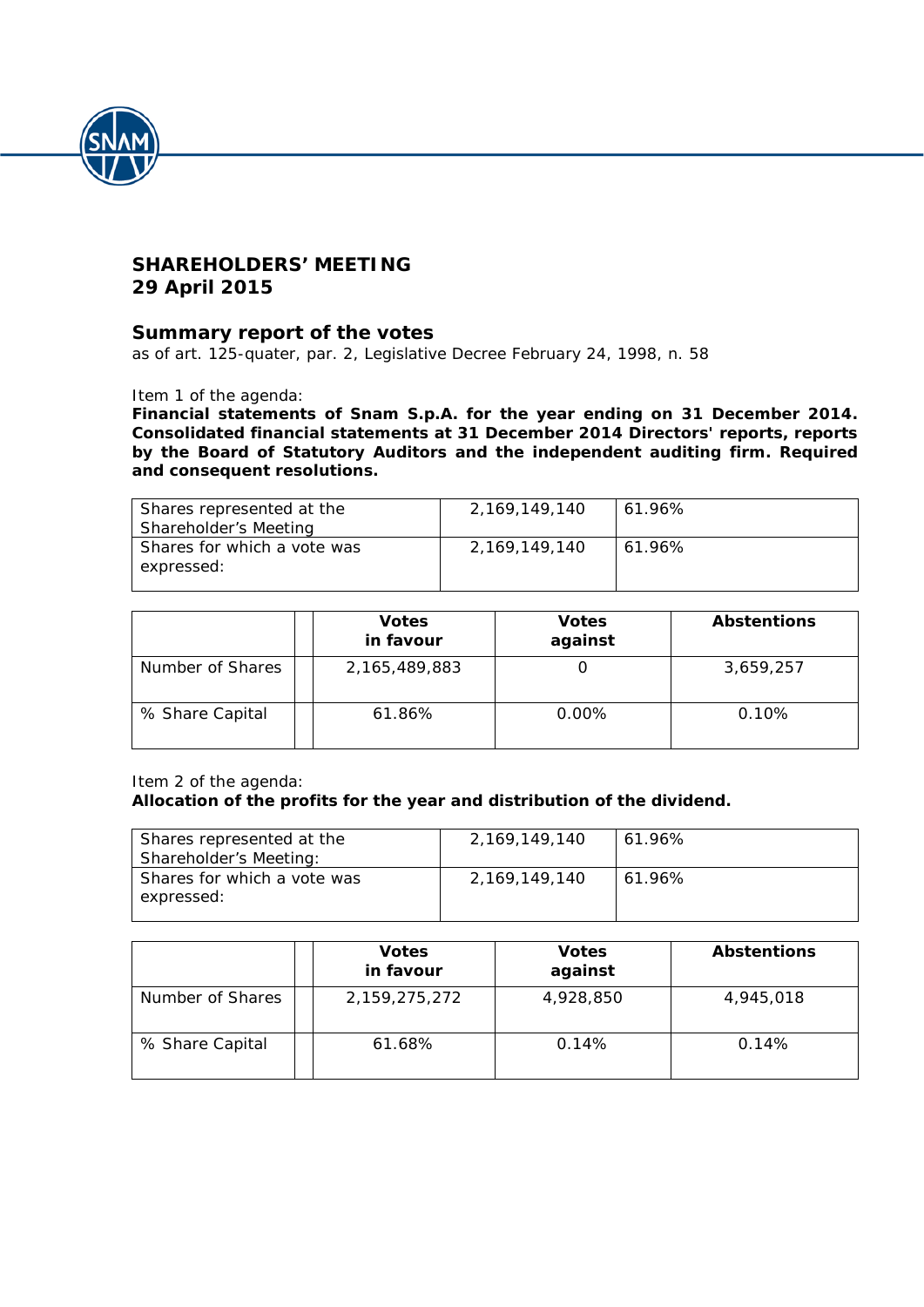

# Item 3 of the agenda:

### **2015-2017 Long term monetary incentive plan. Required and consequent resolutions.**

| Shares represented at the<br>Shareholder's Meeting: | 2,169,149,140 | 61.96% |
|-----------------------------------------------------|---------------|--------|
| Shares for which a vote was<br>expressed            | 2,169,149,140 | 61.96% |

|                  | <b>Votes</b><br>in favour | <b>Votes</b><br>against | <b>Abstentions</b> |
|------------------|---------------------------|-------------------------|--------------------|
| Number of Shares | 2,107,081,129             | 58,307,042              | 3,760,969          |
| % Share Capital  | 60.19%                    | 1.67%                   | 0.11%              |

### Item 4 of the agenda:

### **Policy on remuneration pursuant to article 123-***ter* **of legislative decree no. 58 of 24 February 1998.**

| Shares represented at the<br>Shareholder's Meeting: | 2,169,149,140 | 61.96% |
|-----------------------------------------------------|---------------|--------|
| Shares for which a vote was<br>expressed            | 2,169,149,140 | 61.96% |

|                  | <b>Votes</b><br>in favour | <b>Votes</b><br>against | <b>Abstentions</b> |
|------------------|---------------------------|-------------------------|--------------------|
| Number of Shares | 2,105,636,995             | 59,399,694              | 4,112,451          |
| % Share Capital  | 60.15%                    | 1.70%                   | 0.12%              |